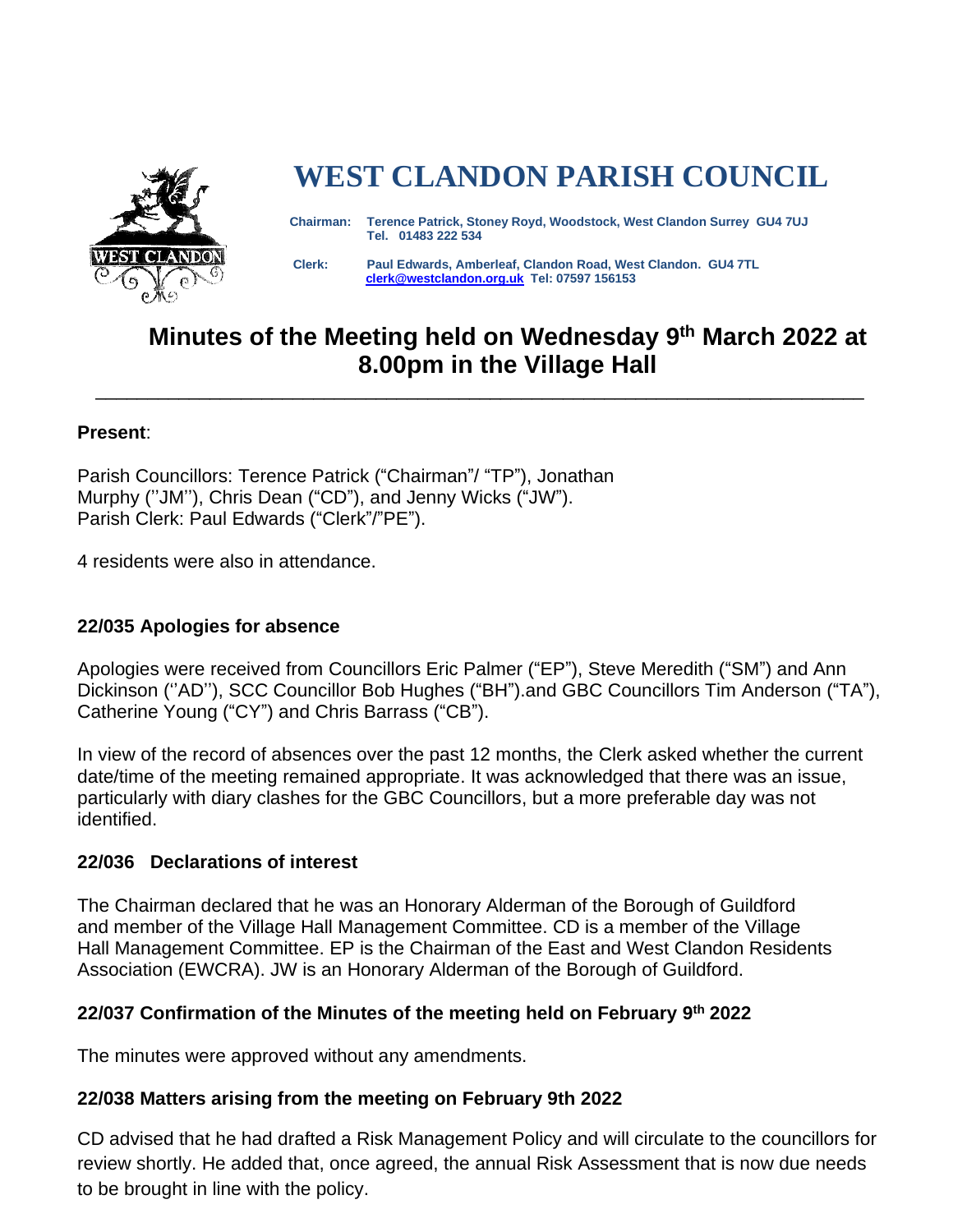# **22/039 Council Correspondence Sent and Received**

The Clerk raised some items of correspondence received for council consideration:

- GBC requirement for submission of any grant extension requests the meeting confirmed that there were no outstanding grants.
- Request to renew our annual affiliation to the Surrey Playing Fields Association. JW acknowledged it was only a small amount but queried whether there were actually any benefits for us. The Clerk agreed to circulate some information on this.
- Surrey Hills AONB Boundary Review are holding webinars to share details on how they are using the evidence submitted so far and what the next steps are – the Clerk agreed to share the webinar dates with JW and CD.

No other comments were made by the meeting.

# **22/040 Policies and Procedures**

The meeting discussed the draft Standing Orders that the Clerk has circulated. The Chairman noted that he had asked JM to take the lead on its review. JM reported that he had already briefly examined the document. As some of the NALC best-practice clauses are not relevant to our council and as we are generally comfortable with how we operate today, he suggested three approaches could be taken:

- Remove all clauses except the statutory requirements
- Leave all clauses in but add a clause allowing the Chairman to override the non-statutory requirements
- Remove superfluous clauses and refine the remainder if/as required

# **22/041 Neighbourhood Plan Referendum on March 17th**

The Chairman provided a progress update on the referendum communications activities and requested that the Clerk send out a reminder email to the village googlegroups network on  $16<sup>th</sup>$ .

The Clerk advised that GBC had confirmed that our communications were not deemed 'campaigning' and we thus did not need to complete an expense form. He added that we have been offered 2 seats at the vote count on 17<sup>th</sup>.

# **22/042 Planning Matters**

JM provided the meeting with his comments on the latest planning applications and rulings. The meeting agreed with JM's view that none needed action from the Council at this point in time apart from application 22/P/00128 (for which the Council has already issued an objection).

# **22/043 Financial Matters and Approvals**

The Clerk noted that, due to the handover lead-times of Unity Bank payment authorities, no payments have been able to be made this month.

# **22/044 Use of Horticultural Funds**

The Clerk reported that he had now met with a group of parish residents with horticultural expertise and from that session has produced a summary of the design suggestions and next steps. There are a number of prerequisites for any work, most notably that we need to understand what underground services there are in the grass banks on either side of the car park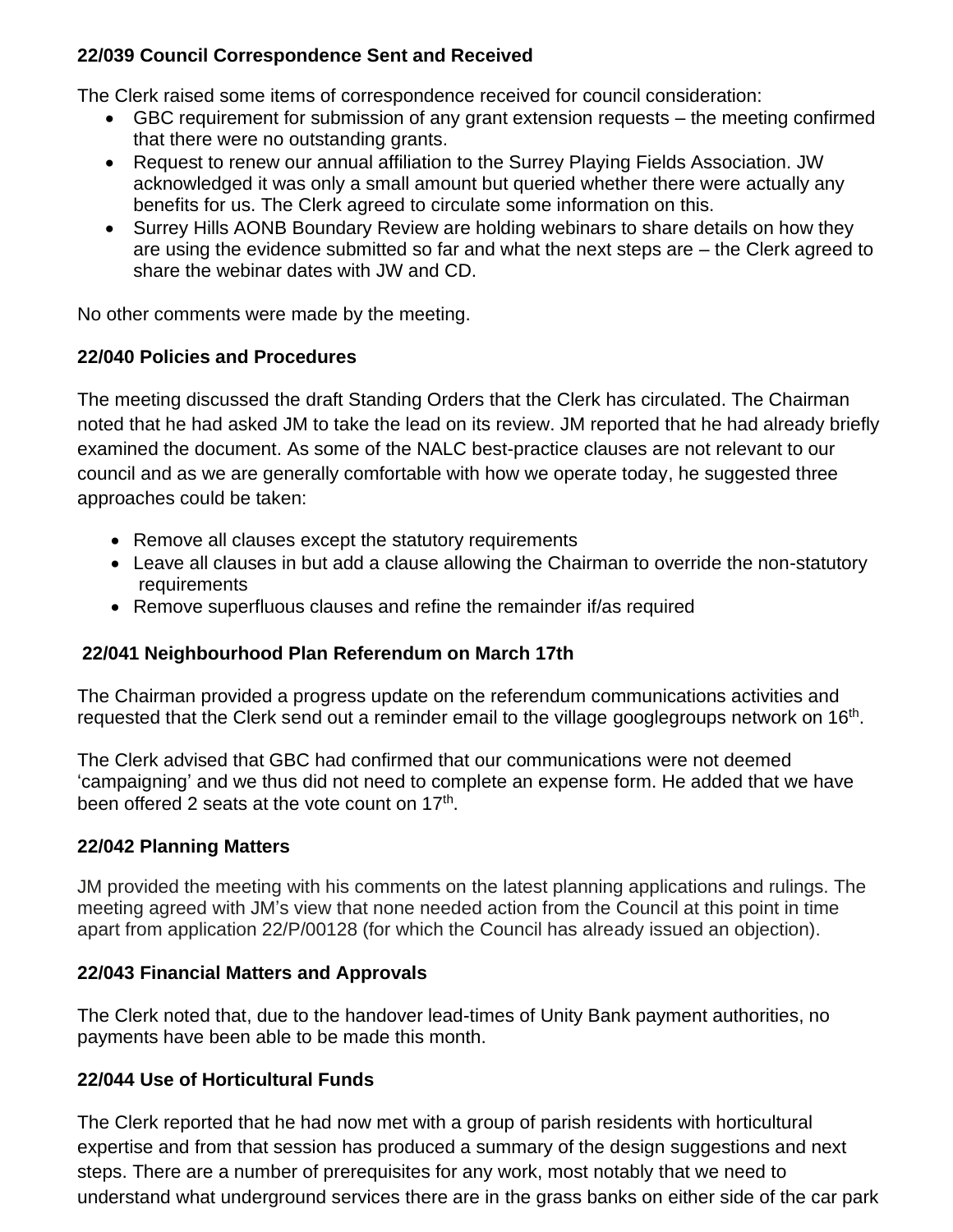entrance (particularly as an electrical cable has been uncovered following the recent removal of two of the concreted-in posts from the south bank). The meeting was concerned that a utility survey may consume most of the funds available for horticultural improvement but agreed that the Clerk could seek out quotes.

Another pre-requisite is the repairs to the rotting wood on the village hall frontage and painting of the front doors. The Clerk has written to the Village Hall Management Committee (VHMC) requesting that some work be done. He added that the shabby state of the frontage has also been commented on by numerous residents over the last couple of years. CD stated that he and the VHMC Chairman were drawing up a list of village hall improvements required and would add this to the list. The meeting suggested that any requests for grants would be seriously considered.

The Clerk added that work was underway to identify the plants in the shrubbery and, once known, he can start some renovative pruning.

# **22/045 Garlick's Arch and other Local Plan updates**

No updates to report.

# **22/046 Recreation Ground, Playground and Car Park**

The Chairman provided an update on behalf of EP:

- The 'No Parking' sign was blown down in the storms but will be restored very soon
- The necessary repairs to the playground zipline platform have been carried out
- Pursuance of the white lining is outstanding

The meeting discussed the other effects of the storms on the recreation ground site. The roadside bank is now a mess with a number of gaps in the trees and unsightly stumps and brambles and needs some thought on how we improve it. Also, the street lamp-post has been destroyed and needs to be reported (if not already done).

On the subject of the storms, the Clerk also noted that the bus shelter near Glebe Cottages has been blown over and will need replacing. The ownership of it is unclear and the Clerk will investigate this.

# **22/047 Footpaths**

The Clerk reported that he had checked most of the rights of way following the storms and that most were in satisfactory condition. The exception was FP 568, but remedial actions have now been taken by local property owners abutting the path and the Clerk.

Re. the FP568 (field side) Right of Way application, the Clerk noted that only 3 User Evidence Forms had so far been received.

# **22/048 A247 Matters**

The meeting discussed 3 items of correspondence received relating to the A247:

• A request for speed bumps on the narrowest sections of the A247 – the meeting noted that this had been explored with SCC previously and rejected due to costs of associated